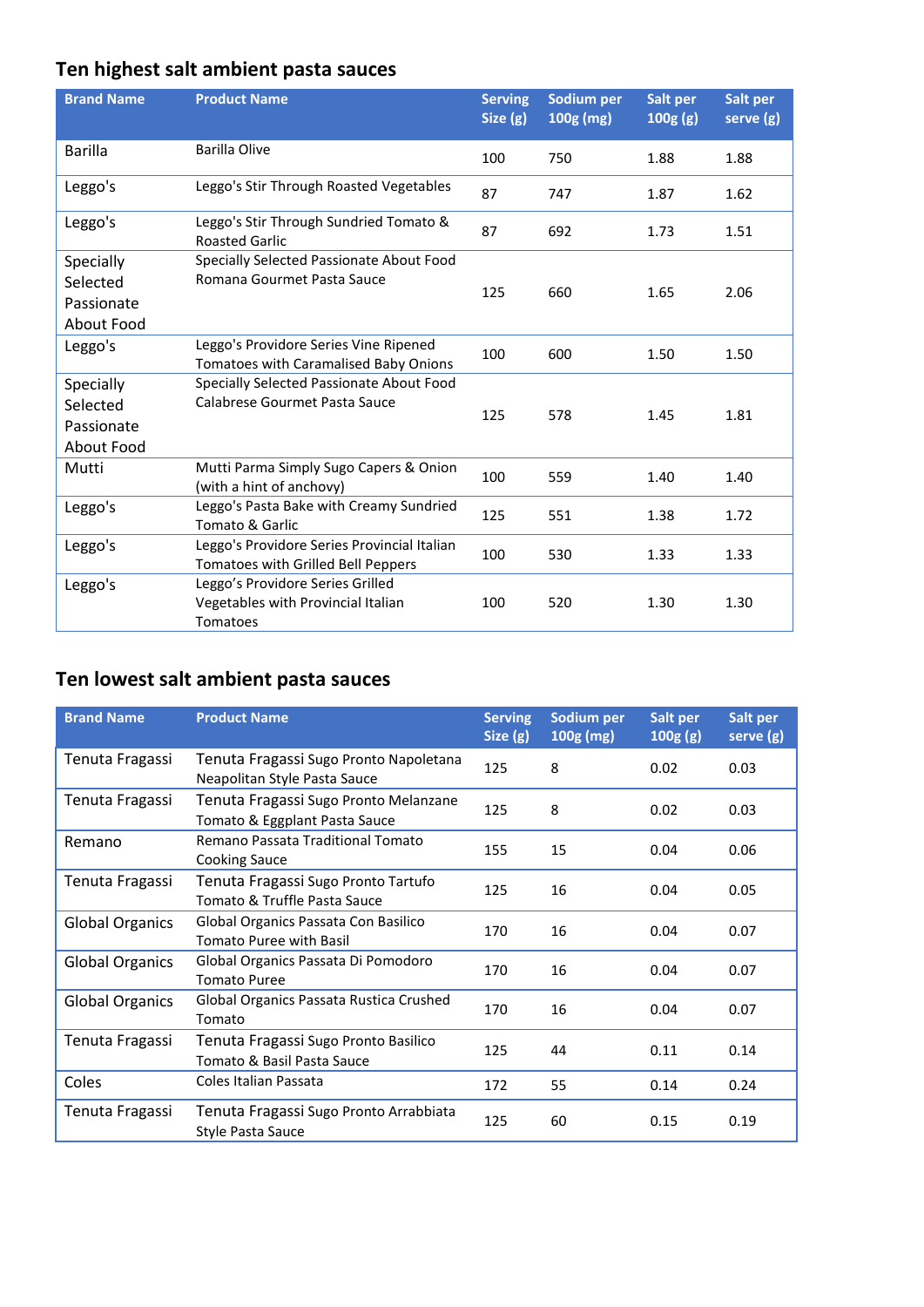### **Ten highest salt powdered meal based sauces**

| <b>Brand Name</b>           | <b>Product Name</b>                                 | <b>Serving</b><br>Size $(g)$ | Sodium per<br>$100g$ (mg) | Salt per<br>100g(g) | Salt per<br>serve (g) |
|-----------------------------|-----------------------------------------------------|------------------------------|---------------------------|---------------------|-----------------------|
| <b>McCormick</b>            | McCormick Garlic & Rosemary Lamb<br><b>Shanks</b>   | 7.5                          | 8950                      | 22.38               | 1.68                  |
| <b>McCormick</b>            | <b>McCormick Slow Cookers Mild Chicken</b><br>Curry | 6.7                          | 8700                      | 21.76               | 1.46                  |
| <b>McCormick</b>            | <b>McCormick Classic Beef Casserole</b>             | 7.5                          | 8575                      | 21.44               | 1.61                  |
| Keen's Traditional<br>Curry | Keen's Mustard Honey Mustard Chicken                | 10                           | 8480                      | 21.20               | 2.12                  |
| <b>McCormick</b>            | McCormick Apricot Chicken                           | 7.5                          | 7860                      | 19.65               | 1.47                  |
| <b>McCormick</b>            | McCormick Farmhouse Chicken Casserole               | 7.5                          | 7140                      | 17.85               | 1.34                  |
| Maggi                       | Maggi Beef Goulash                                  | 8.3                          | 7060                      | 17.65               | 1.46                  |
| Woolworths<br>Homebrand     | <b>Woolworths Homebrand Taco Seasoning</b><br>Mix   | 3                            | 6930                      | 17.33               | 0.52                  |
| Maggi                       | Maggi Spaghetti Bolognese                           | 5                            | 6880                      | 17.20               | 0.86                  |
| Old El Paso                 | Old El Paso Taco Spice Mix                          | 3                            | 6850                      | 17.13               | 0.51                  |

### **Ten lowest salt powdered meal based sauces**

| <b>Brand Name</b> | <b>Product Name</b>                              | <b>Serving</b><br>Size $(g)$ | Sodium per<br>$100g$ (mg) | Salt per<br>100g(g) | Salt per<br>serve (g) |
|-------------------|--------------------------------------------------|------------------------------|---------------------------|---------------------|-----------------------|
| Maggi             | Maggi Tomato & Onion Sausages                    | 9.8                          | 715                       | 1.79                | 0.18                  |
| <b>McCormick</b>  | McCormick Sausage Hot Pot                        | 7.5                          | 920                       | 2.30                | 0.17                  |
| Chefs' Cupboard   | Chefs' Cupboard Devilled Sausages<br>Recipe Base | 11                           | 1240                      | 3.10                | 0.34                  |
| Chefs' Cupboard   | Chefs' Cupboard Shepherd's Pie Recipe<br>Base    | 13                           | 2100                      | 5.25                | 0.68                  |
| Maggi             | Maggi Devilled Sausages                          | 9.3                          | 2110                      | 5.28                | 0.49                  |
| Continental       | Continental Chicken Satay Skewers                | 8.5                          | 2120                      | 5.30                | 0.45                  |
| Old El Paso       | Old El Paso Crispy Chicken Spice Mix             | 3.5                          | 2200                      | 5.50                | 0.19                  |
| Chefs' Cupboard   | Chefs' Cupboard Beef Stroganoff Recipe<br>Base   | 13                           | 2400                      | 6.00                | 0.78                  |
| Continental       | <b>Continental Curried Sausages</b>              | 9.8                          | 2680                      | 6.70                | 0.66                  |
| Continental       | Continental Spaghetti Bolognese                  | 14                           | 2825                      | 7.06                | 0.99                  |